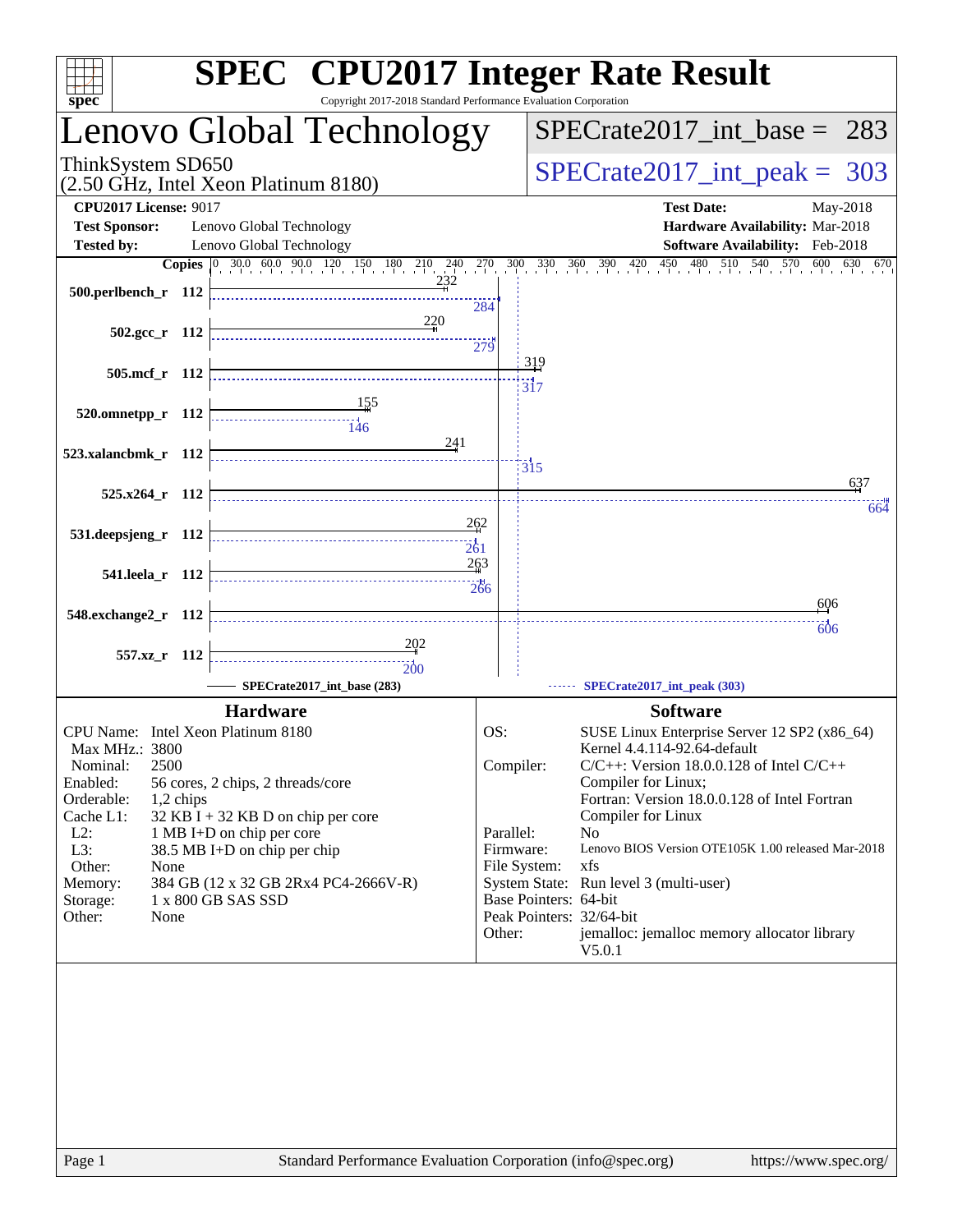

# Lenovo Global Technology

(2.50 GHz, Intel Xeon Platinum 8180)

**[Test Sponsor:](http://www.spec.org/auto/cpu2017/Docs/result-fields.html#TestSponsor)** Lenovo Global Technology **[Hardware Availability:](http://www.spec.org/auto/cpu2017/Docs/result-fields.html#HardwareAvailability)** Mar-2018

[SPECrate2017\\_int\\_base =](http://www.spec.org/auto/cpu2017/Docs/result-fields.html#SPECrate2017intbase) 283

ThinkSystem SD650<br>  $(2.50 \text{ GHz. Intel Yoon Plotinum } 8180)$  [SPECrate2017\\_int\\_peak =](http://www.spec.org/auto/cpu2017/Docs/result-fields.html#SPECrate2017intpeak) 303

**[CPU2017 License:](http://www.spec.org/auto/cpu2017/Docs/result-fields.html#CPU2017License)** 9017 **[Test Date:](http://www.spec.org/auto/cpu2017/Docs/result-fields.html#TestDate)** May-2018 **[Tested by:](http://www.spec.org/auto/cpu2017/Docs/result-fields.html#Testedby)** Lenovo Global Technology **[Software Availability:](http://www.spec.org/auto/cpu2017/Docs/result-fields.html#SoftwareAvailability)** Feb-2018

### **[Results Table](http://www.spec.org/auto/cpu2017/Docs/result-fields.html#ResultsTable)**

|                                  | <b>Base</b>   |                |       |                |       | <b>Peak</b>    |       |               |                |              |                |              |                |              |
|----------------------------------|---------------|----------------|-------|----------------|-------|----------------|-------|---------------|----------------|--------------|----------------|--------------|----------------|--------------|
| <b>Benchmark</b>                 | <b>Copies</b> | <b>Seconds</b> | Ratio | <b>Seconds</b> | Ratio | <b>Seconds</b> | Ratio | <b>Copies</b> | <b>Seconds</b> | <b>Ratio</b> | <b>Seconds</b> | <b>Ratio</b> | <b>Seconds</b> | <b>Ratio</b> |
| $500.$ perlbench_r               | 112           | 768            | 232   | 766            | 233   | 776            | 230   | 112           | 627            | 284          | 627            | 284          | 630            | 283          |
| 502.gcc_r                        | 112           | 721            | 220   | 714            | 222   | 724            | 219   | 112           | 568            | 279          | 568            | 279          | 573            | 277          |
| $505$ .mcf r                     | 112           | 558            | 324   | 568            | 319   | 569            | 318   | 112           | 572            | 317          | 572            | 317          | 570            | 317          |
| 520.omnetpp_r                    | 112           | 937            | 157   | 950            | 155   | 966            | 152   | 112           | 1009           | 146          | 1008           | 146          | 1007           | 146          |
| 523.xalancbmk_r                  | 112           | 488            | 243   | 492            | 240   | 491            | 241   | 112           | 375            | 315          | 376            | 315          | 377            | 314          |
| 525.x264 r                       | 112           | 307            | 638   | 309            | 634   | 308            | 637   | 112           | 295            | 665          | 296            | 664          | 296            | 662          |
| 531.deepsjeng_r                  | 112           | 484            | 265   | 490            | 262   | 491            | 262   | 112           | 491            | 261          | 493            | 260          | 492            | <u>261</u>   |
| 541.leela r                      | 112           | 706            | 263   | 710            | 261   | 701            | 265   | 112           | 700            | 265          | 691            | 269          | 698            | <b>266</b>   |
| 548.exchange2_r                  | 112           | 484            | 606   | 492            | 596   | 484            | 606   | 112           | 484            | 606          | 484            | 607          | 484            | 606          |
| 557.xz r                         | 112           | 595            | 203   | 600            | 202   | 601            | 201   | 112           | 606            | 200          | 606            | 200          | 605            | 200          |
| $SPECrate2017$ int base =        |               |                | 283   |                |       |                |       |               |                |              |                |              |                |              |
| $CDDC_{11}$ $4.2017$ $1.4$ $1.1$ |               |                | 202   |                |       |                |       |               |                |              |                |              |                |              |

**[SPECrate2017\\_int\\_peak =](http://www.spec.org/auto/cpu2017/Docs/result-fields.html#SPECrate2017intpeak) 303**

Results appear in the [order in which they were run](http://www.spec.org/auto/cpu2017/Docs/result-fields.html#RunOrder). Bold underlined text [indicates a median measurement](http://www.spec.org/auto/cpu2017/Docs/result-fields.html#Median).

#### **[Submit Notes](http://www.spec.org/auto/cpu2017/Docs/result-fields.html#SubmitNotes)**

 The numactl mechanism was used to bind copies to processors. The config file option 'submit' was used to generate numactl commands to bind each copy to a specific processor. For details, please see the config file.

### **[Operating System Notes](http://www.spec.org/auto/cpu2017/Docs/result-fields.html#OperatingSystemNotes)**

Stack size set to unlimited using "ulimit -s unlimited"

### **[General Notes](http://www.spec.org/auto/cpu2017/Docs/result-fields.html#GeneralNotes)**

Environment variables set by runcpu before the start of the run: LD\_LIBRARY\_PATH = "/home/cpu2017.1.0.2.ic18.0/lib/ia32:/home/cpu2017.1.0.2.ic18.0/lib/intel64" LD\_LIBRARY\_PATH = "\$LD\_LIBRARY\_PATH:/home/cpu2017.1.0.2.ic18.0/je5.0.1-32:/home/cpu2017.1.0.2.ic18.0/je5.0.1-64" Binaries compiled on a system with 1x Intel Core i7-4790 CPU + 32GB RAM memory using Redhat Enterprise Linux 7.4 Transparent Huge Pages enabled by default Prior to runcpu invocation Filesystem page cache synced and cleared with: sync; echo 3> /proc/sys/vm/drop\_caches runcpu command invoked through numactl i.e.: numactl --interleave=all runcpu <etc> jemalloc: configured and built at default for 32bit (i686) and 64bit (x86\_64) targets; jemalloc: built with the RedHat Enterprise 7.4, and the system compiler gcc 4.8.5; jemalloc: sources avilable from jemalloc.net or

**(Continued on next page)**

| Page 2 | Standard Performance Evaluation Corporation (info@spec.org) | https://www.spec.org/ |
|--------|-------------------------------------------------------------|-----------------------|
|        |                                                             |                       |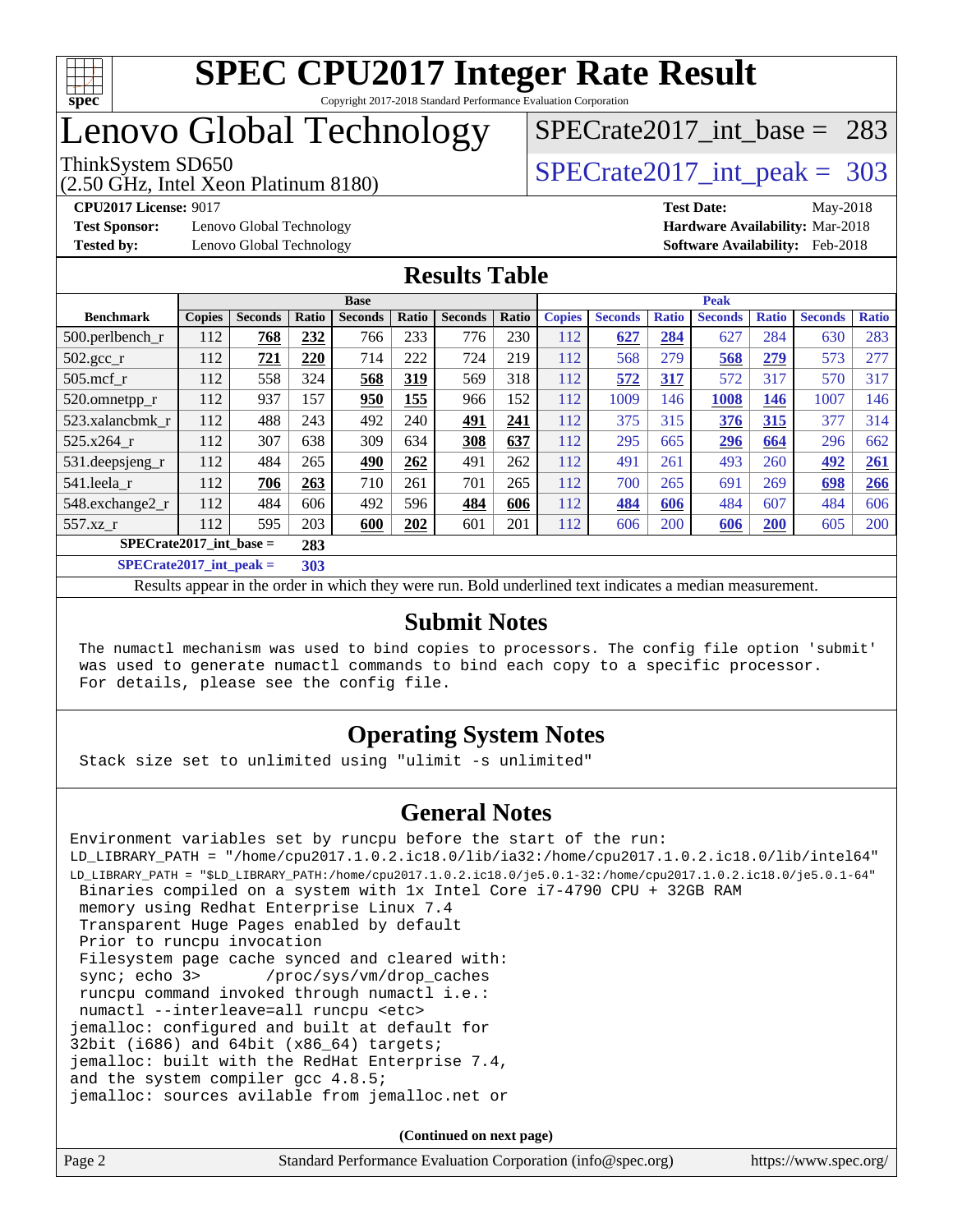

### Lenovo Global Technology

[SPECrate2017\\_int\\_base =](http://www.spec.org/auto/cpu2017/Docs/result-fields.html#SPECrate2017intbase) 283

(2.50 GHz, Intel Xeon Platinum 8180)

ThinkSystem SD650<br>  $(2.50 \text{ GHz. Intel Yoon Plotinum } $180)$  SPECrate 2017\_int\_peak = 303

**[Test Sponsor:](http://www.spec.org/auto/cpu2017/Docs/result-fields.html#TestSponsor)** Lenovo Global Technology **[Hardware Availability:](http://www.spec.org/auto/cpu2017/Docs/result-fields.html#HardwareAvailability)** Mar-2018 **[Tested by:](http://www.spec.org/auto/cpu2017/Docs/result-fields.html#Testedby)** Lenovo Global Technology **[Software Availability:](http://www.spec.org/auto/cpu2017/Docs/result-fields.html#SoftwareAvailability)** Feb-2018

**[CPU2017 License:](http://www.spec.org/auto/cpu2017/Docs/result-fields.html#CPU2017License)** 9017 **[Test Date:](http://www.spec.org/auto/cpu2017/Docs/result-fields.html#TestDate)** May-2018

#### **[General Notes \(Continued\)](http://www.spec.org/auto/cpu2017/Docs/result-fields.html#GeneralNotes)**

<https://github.com/jemalloc/jemalloc/releases> Yes: The test sponsor attests, as of date of publication, that CVE-2017-5754 (Meltdown) is mitigated in the system as tested and documented. Yes: The test sponsor attests, as of date of publication, that CVE-2017-5753 (Spectre variant 1) is mitigated in the system as tested and documented. Yes: The test sponsor attests, as of date of publication, that CVE-2017-5715 (Spectre variant 2) is mitigated in the system as tested and documented.

#### **[Platform Notes](http://www.spec.org/auto/cpu2017/Docs/result-fields.html#PlatformNotes)**

Page 3 Standard Performance Evaluation Corporation [\(info@spec.org\)](mailto:info@spec.org) <https://www.spec.org/> BIOS configuration: Choose Operating Mode set to Maximum Performance SNC set to Enable DCU Streamer Prefetcher set to Disable LLC Deadline alloc set to Disable Sysinfo program /home/cpu2017.1.0.2.ic18.0/bin/sysinfo Rev: r5797 of 2017-06-14 96c45e4568ad54c135fd618bcc091c0f running on oc1 Tue May 15 14:03:56 2018 SUT (System Under Test) info as seen by some common utilities. For more information on this section, see <https://www.spec.org/cpu2017/Docs/config.html#sysinfo> From /proc/cpuinfo model name : Intel(R) Xeon(R) Platinum 8180 CPU @ 2.50GHz 2 "physical id"s (chips) 112 "processors" cores, siblings (Caution: counting these is hw and system dependent. The following excerpts from /proc/cpuinfo might not be reliable. Use with caution.) cpu cores : 28 siblings : 56 physical 0: cores 0 1 2 3 4 5 6 8 9 10 11 12 13 14 16 17 18 19 20 21 22 24 25 26 27 28 29 30 physical 1: cores 0 1 2 3 4 5 6 8 9 10 11 12 13 14 16 17 18 19 20 21 22 24 25 26 27 28 29 30 From lscpu: Architecture: x86\_64<br>
CPU op-mode(s): 32-bit, 64-bit CPU op-mode(s):<br>Byte Order: Little Endian CPU(s): 112 On-line CPU(s) list: 0-111 Thread(s) per core: 2 Core(s) per socket: 28 Socket(s): 2 NUMA node(s): 4 **(Continued on next page)**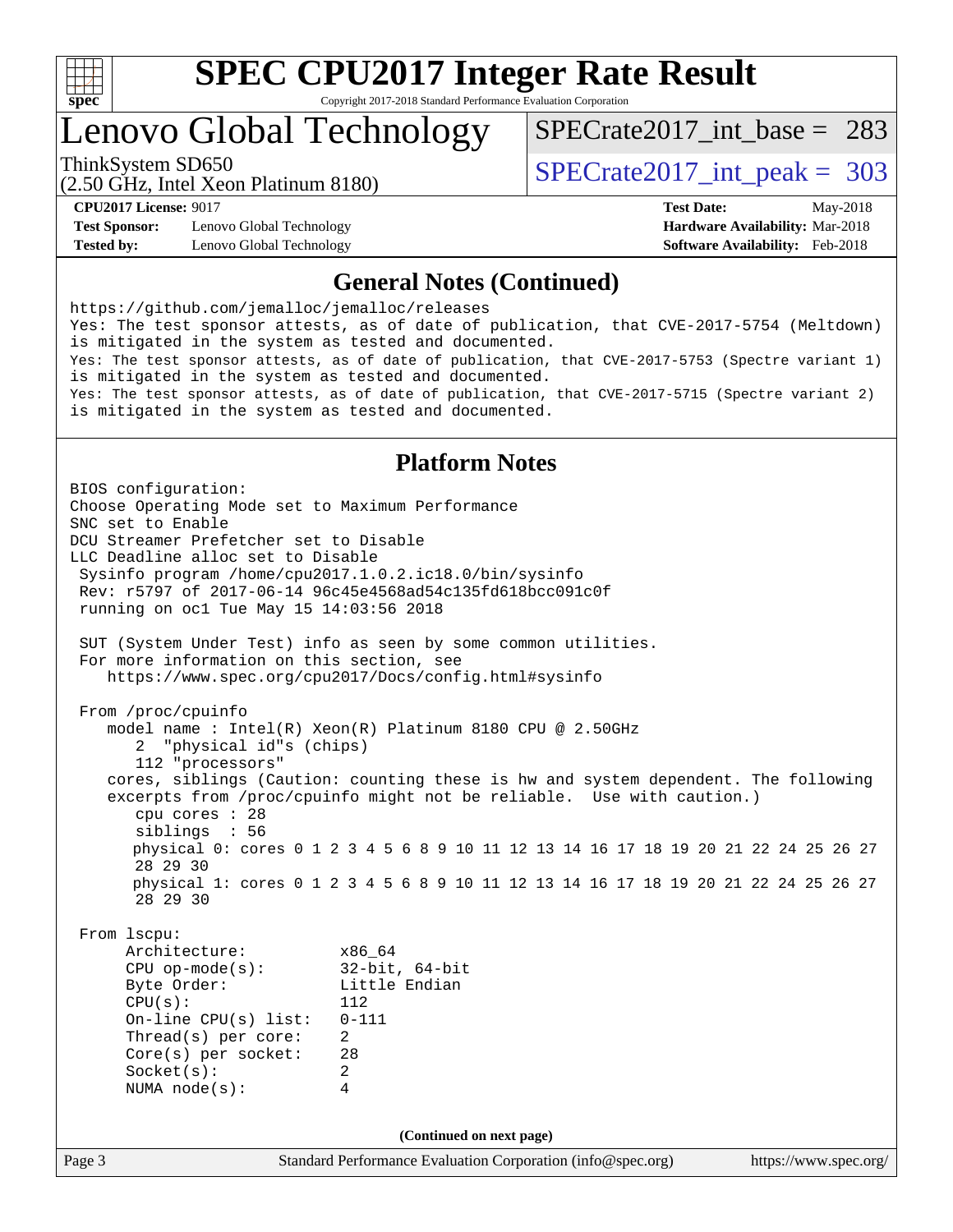

# Lenovo Global Technology

[SPECrate2017\\_int\\_base =](http://www.spec.org/auto/cpu2017/Docs/result-fields.html#SPECrate2017intbase) 283

(2.50 GHz, Intel Xeon Platinum 8180)

ThinkSystem SD650<br>  $(2.50 \text{ GHz})$  Intel Xeon Platinum 8180)

**[Test Sponsor:](http://www.spec.org/auto/cpu2017/Docs/result-fields.html#TestSponsor)** Lenovo Global Technology **[Hardware Availability:](http://www.spec.org/auto/cpu2017/Docs/result-fields.html#HardwareAvailability)** Mar-2018 **[Tested by:](http://www.spec.org/auto/cpu2017/Docs/result-fields.html#Testedby)** Lenovo Global Technology **[Software Availability:](http://www.spec.org/auto/cpu2017/Docs/result-fields.html#SoftwareAvailability)** Feb-2018

**[CPU2017 License:](http://www.spec.org/auto/cpu2017/Docs/result-fields.html#CPU2017License)** 9017 **[Test Date:](http://www.spec.org/auto/cpu2017/Docs/result-fields.html#TestDate)** May-2018

#### **[Platform Notes \(Continued\)](http://www.spec.org/auto/cpu2017/Docs/result-fields.html#PlatformNotes)**

| Vendor ID:<br>CPU family:            | GenuineIntel<br>6                                                                       |  |  |  |  |  |
|--------------------------------------|-----------------------------------------------------------------------------------------|--|--|--|--|--|
| Model:                               | 85                                                                                      |  |  |  |  |  |
| Model name:                          | $Intel(R) Xeon(R) Platinum 8180 CPU @ 2.50GHz$                                          |  |  |  |  |  |
| Stepping:                            | 4                                                                                       |  |  |  |  |  |
| CPU MHz:                             | 2494.139                                                                                |  |  |  |  |  |
| BogoMIPS:                            | 4988.27                                                                                 |  |  |  |  |  |
| Virtualization:                      | $VT - x$                                                                                |  |  |  |  |  |
| Lld cache:                           | 32K                                                                                     |  |  |  |  |  |
| Lli cache:                           | 32K                                                                                     |  |  |  |  |  |
| $L2$ cache:<br>L3 cache:             | 1024K                                                                                   |  |  |  |  |  |
| NUMA node0 CPU(s):                   | 39424K<br>$0-3, 7-9, 14-17, 21-23, 56-59, 63-65, 70-73, 77-79$                          |  |  |  |  |  |
| NUMA nodel $CPU(s):$                 | $4-6$ , 10-13, 18-20, 24-27, 60-62, 66-69, 74-76, 80-83                                 |  |  |  |  |  |
| NUMA node2 CPU(s):                   | 28-31, 35-37, 42-45, 49-51, 84-87, 91-93, 98-101, 105-107                               |  |  |  |  |  |
| NUMA $node3$ $CPU(s):$               | 32-34, 38-41, 46-48, 52-55, 88-90, 94-97, 102-104, 108-111                              |  |  |  |  |  |
| Flagg:                               | fpu vme de pse tsc msr pae mce cx8 apic sep mtrr pge mca cmov                           |  |  |  |  |  |
|                                      | pat pse36 clflush dts acpi mmx fxsr sse sse2 ss ht tm pbe syscall nx pdpelgb rdtscp     |  |  |  |  |  |
|                                      | lm constant_tsc art arch_perfmon pebs bts rep_good nopl xtopology nonstop_tsc           |  |  |  |  |  |
|                                      | aperfmperf eagerfpu pni pclmulqdq dtes64 monitor ds_cpl vmx smx est tm2 ssse3 sdbg      |  |  |  |  |  |
|                                      | fma cx16 xtpr pdcm pcid dca sse4_1 sse4_2 x2apic movbe popcnt tsc_deadline_timer aes    |  |  |  |  |  |
|                                      | xsave avx f16c rdrand lahf_lm abm 3dnowprefetch ida arat epb invpcid_single pln pts     |  |  |  |  |  |
|                                      | dtherm intel_pt rsb_ctxsw spec_ctrl retpoline kaiser tpr_shadow vnmi flexpriority       |  |  |  |  |  |
|                                      | ept vpid fsgsbase tsc_adjust bmil hle avx2 smep bmi2 erms invpcid rtm cqm mpx           |  |  |  |  |  |
| xsavec xgetbv1 cqm_llc cqm_occup_llc | avx512f avx512dq rdseed adx smap clflushopt clwb avx512cd avx512bw avx512vl xsaveopt    |  |  |  |  |  |
|                                      |                                                                                         |  |  |  |  |  |
| /proc/cpuinfo cache data             |                                                                                         |  |  |  |  |  |
| cache size : 39424 KB                |                                                                                         |  |  |  |  |  |
|                                      | From numactl --hardware WARNING: a numactl 'node' might or might not correspond to a    |  |  |  |  |  |
| physical chip.                       |                                                                                         |  |  |  |  |  |
| $available: 4 nodes (0-3)$           |                                                                                         |  |  |  |  |  |
|                                      | node 0 cpus: 0 1 2 3 7 8 9 14 15 16 17 21 22 23 56 57 58 59 63 64 65 70 71 72 73 77 78  |  |  |  |  |  |
| 79<br>node 0 size: 96355 MB          |                                                                                         |  |  |  |  |  |
| node 0 free: 95896 MB                |                                                                                         |  |  |  |  |  |
|                                      | node 1 cpus: 4 5 6 10 11 12 13 18 19 20 24 25 26 27 60 61 62 66 67 68 69 74 75 76 80 81 |  |  |  |  |  |
| 82 83                                |                                                                                         |  |  |  |  |  |
| node 1 size: 96753 MB                |                                                                                         |  |  |  |  |  |
| node 1 free: 96301 MB                |                                                                                         |  |  |  |  |  |
|                                      | node 2 cpus: 28 29 30 31 35 36 37 42 43 44 45 49 50 51 84 85 86 87 91 92 93 98 99 100   |  |  |  |  |  |
| 101 105 106 107                      |                                                                                         |  |  |  |  |  |
| node 2 size: 96753 MB                |                                                                                         |  |  |  |  |  |
| node 2 free: 96511 MB                |                                                                                         |  |  |  |  |  |
| 108 109 110 111                      | node 3 cpus: 32 33 34 38 39 40 41 46 47 48 52 53 54 55 88 89 90 94 95 96 97 102 103 104 |  |  |  |  |  |
|                                      |                                                                                         |  |  |  |  |  |
| (Continued on next page)             |                                                                                         |  |  |  |  |  |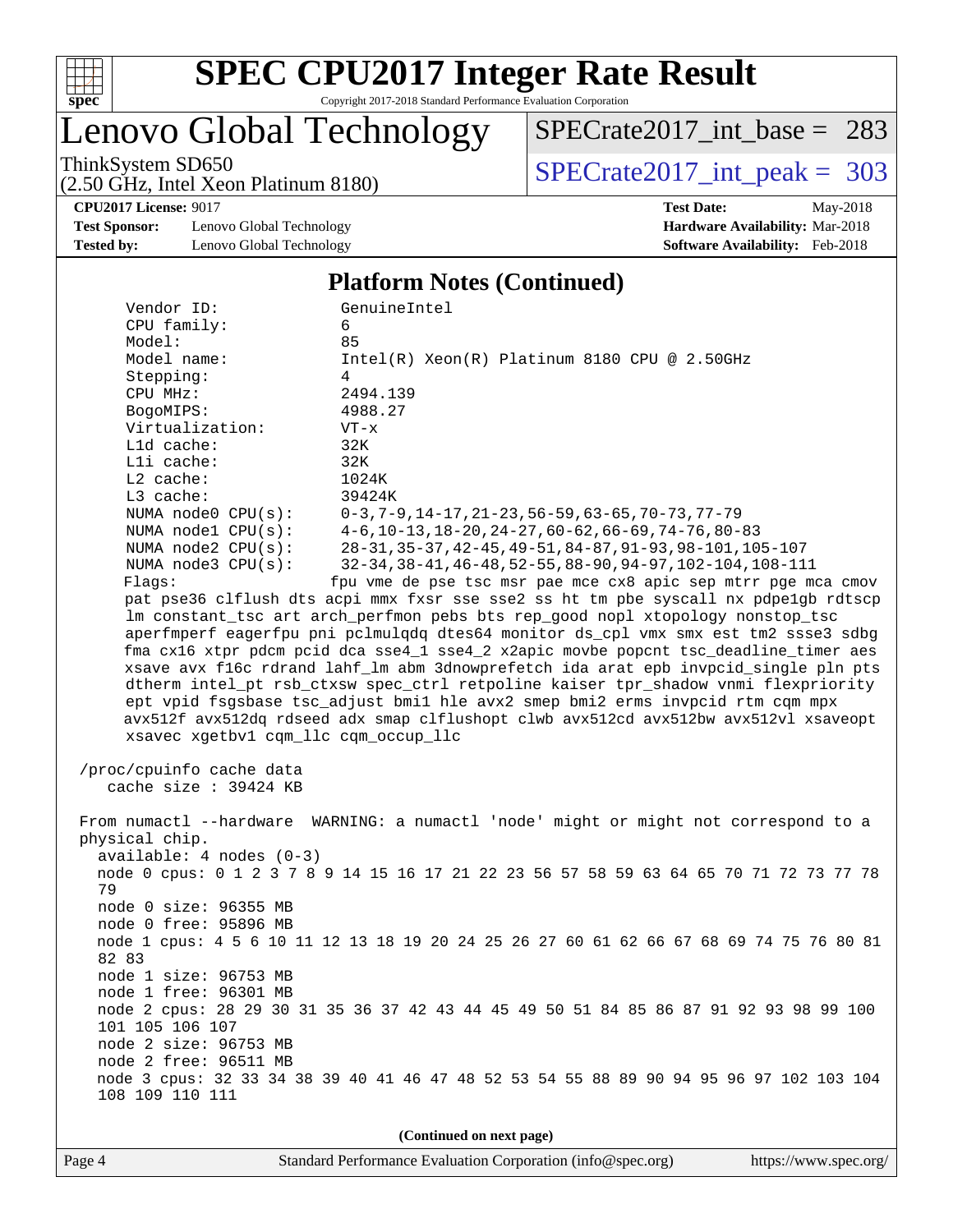

### Lenovo Global Technology

[SPECrate2017\\_int\\_base =](http://www.spec.org/auto/cpu2017/Docs/result-fields.html#SPECrate2017intbase) 283

ThinkSystem SD650  $SPECrate2017\_int\_peak = 303$ 

**[Test Sponsor:](http://www.spec.org/auto/cpu2017/Docs/result-fields.html#TestSponsor)** Lenovo Global Technology **[Hardware Availability:](http://www.spec.org/auto/cpu2017/Docs/result-fields.html#HardwareAvailability)** Mar-2018 **[Tested by:](http://www.spec.org/auto/cpu2017/Docs/result-fields.html#Testedby)** Lenovo Global Technology **[Software Availability:](http://www.spec.org/auto/cpu2017/Docs/result-fields.html#SoftwareAvailability)** Feb-2018

(2.50 GHz, Intel Xeon Platinum 8180)

**[CPU2017 License:](http://www.spec.org/auto/cpu2017/Docs/result-fields.html#CPU2017License)** 9017 **[Test Date:](http://www.spec.org/auto/cpu2017/Docs/result-fields.html#TestDate)** May-2018

#### **[Platform Notes \(Continued\)](http://www.spec.org/auto/cpu2017/Docs/result-fields.html#PlatformNotes)** node 3 size: 96750 MB node 3 free: 96523 MB node distances: node 0 1 2 3 0: 10 11 21 21 1: 11 10 21 21 2: 21 21 10 11 3: 21 21 11 10 From /proc/meminfo MemTotal: 395892000 kB HugePages Total: 0 Hugepagesize: 2048 kB From /etc/\*release\* /etc/\*version\* SuSE-release: SUSE Linux Enterprise Server 12 (x86\_64) VERSION = 12 PATCHLEVEL = 2 # This file is deprecated and will be removed in a future service pack or release. # Please check /etc/os-release for details about this release. os-release: NAME="SLES" VERSION="12-SP2" VERSION\_ID="12.2" PRETTY\_NAME="SUSE Linux Enterprise Server 12 SP2" ID="sles" ANSI\_COLOR="0;32" CPE\_NAME="cpe:/o:suse:sles:12:sp2" uname -a: Linux oc1 4.4.114-92.64-default #1 SMP Thu Feb 1 19:18:19 UTC 2018 (c6ce5db) x86\_64 x86\_64 x86\_64 GNU/Linux run-level 3 May 15 14:02 SPEC is set to: /home/cpu2017.1.0.2.ic18.0 Filesystem Type Size Used Avail Use% Mounted on /dev/sda3 xfs 446G 25G 422G 6% / Additional information from dmidecode follows. WARNING: Use caution when you interpret this section. The 'dmidecode' program reads system data which is "intended to allow hardware to be accurately determined", but the intent may not be met, as there are frequent changes to hardware, firmware, and the "DMTF SMBIOS" standard. BIOS Lenovo -[OTE105K-1.00]- 03/13/2018 Memory: 1x Hynix HMA84GR7AFR4N-VK 32 GB 2 rank 2666 **(Continued on next page)**

| Page 5 | Standard Performance Evaluation Corporation (info@spec.org) | https://www.spec.org/ |
|--------|-------------------------------------------------------------|-----------------------|
|        |                                                             |                       |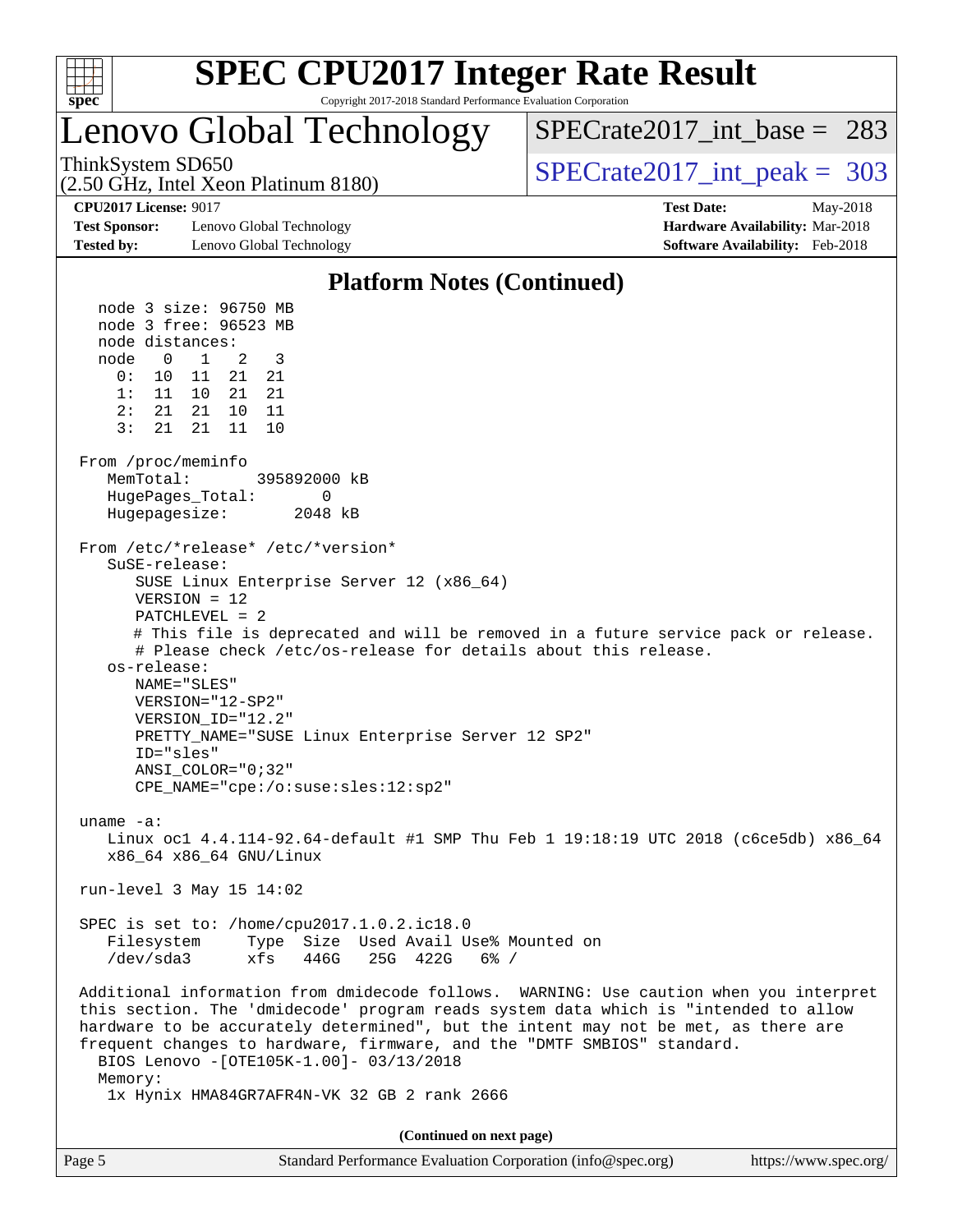

## Lenovo Global Technology

[SPECrate2017\\_int\\_base =](http://www.spec.org/auto/cpu2017/Docs/result-fields.html#SPECrate2017intbase) 283

(2.50 GHz, Intel Xeon Platinum 8180)

ThinkSystem SD650<br>(2.50 GHz, Intel Xeon Platinum 8180)  $\begin{array}{r} | \text{SPECrate2017\_int\_peak} = 303 \end{array}$ 

**[Test Sponsor:](http://www.spec.org/auto/cpu2017/Docs/result-fields.html#TestSponsor)** Lenovo Global Technology **[Hardware Availability:](http://www.spec.org/auto/cpu2017/Docs/result-fields.html#HardwareAvailability)** Mar-2018 [Tested by:](http://www.spec.org/auto/cpu2017/Docs/result-fields.html#Testedby) Lenovo Global Technology **[Software Availability:](http://www.spec.org/auto/cpu2017/Docs/result-fields.html#SoftwareAvailability)** Feb-2018

**[CPU2017 License:](http://www.spec.org/auto/cpu2017/Docs/result-fields.html#CPU2017License)** 9017 **[Test Date:](http://www.spec.org/auto/cpu2017/Docs/result-fields.html#TestDate)** May-2018

#### **[Platform Notes \(Continued\)](http://www.spec.org/auto/cpu2017/Docs/result-fields.html#PlatformNotes)**

 4x NO DIMM NO DIMM 11x Samsung M393A4K40BB2-CTD 32 GB 2 rank 2666

(End of data from sysinfo program)

#### **[Compiler Version Notes](http://www.spec.org/auto/cpu2017/Docs/result-fields.html#CompilerVersionNotes)**

| 500.perlbench_r(base) 502.gcc_r(base) 505.mcf_r(base, peak)<br>CC.<br>525.x264_r(base, peak) 557.xz_r(base, peak) |
|-------------------------------------------------------------------------------------------------------------------|
| icc (ICC) 18.0.0 20170811<br>Copyright (C) 1985-2017 Intel Corporation. All rights reserved.                      |
|                                                                                                                   |
| 500.perlbench $r(\text{peak})$ 502.gcc $r(\text{peak})$<br>CC.                                                    |
| icc (ICC) 18.0.0 20170811<br>Copyright (C) 1985-2017 Intel Corporation. All rights reserved.                      |
| CXXC 520.omnetpp_r(base) 523.xalancbmk_r(base) 531.deepsjeng_r(base)<br>541.leela_r(base)                         |
| icpc (ICC) 18.0.0 20170811<br>Copyright (C) 1985-2017 Intel Corporation. All rights reserved.                     |
| CXXC 520.omnetpp_r(peak) 523.xalancbmk_r(peak) 531.deepsjeng_r(peak)<br>541.leela_r(peak)                         |
| icpc (ICC) 18.0.0 20170811<br>Copyright (C) 1985-2017 Intel Corporation. All rights reserved.                     |
| 548.exchange2_r(base, peak)<br>FC.                                                                                |
| ifort (IFORT) 18.0.0 20170811<br>Copyright (C) 1985-2017 Intel Corporation. All rights reserved.                  |
|                                                                                                                   |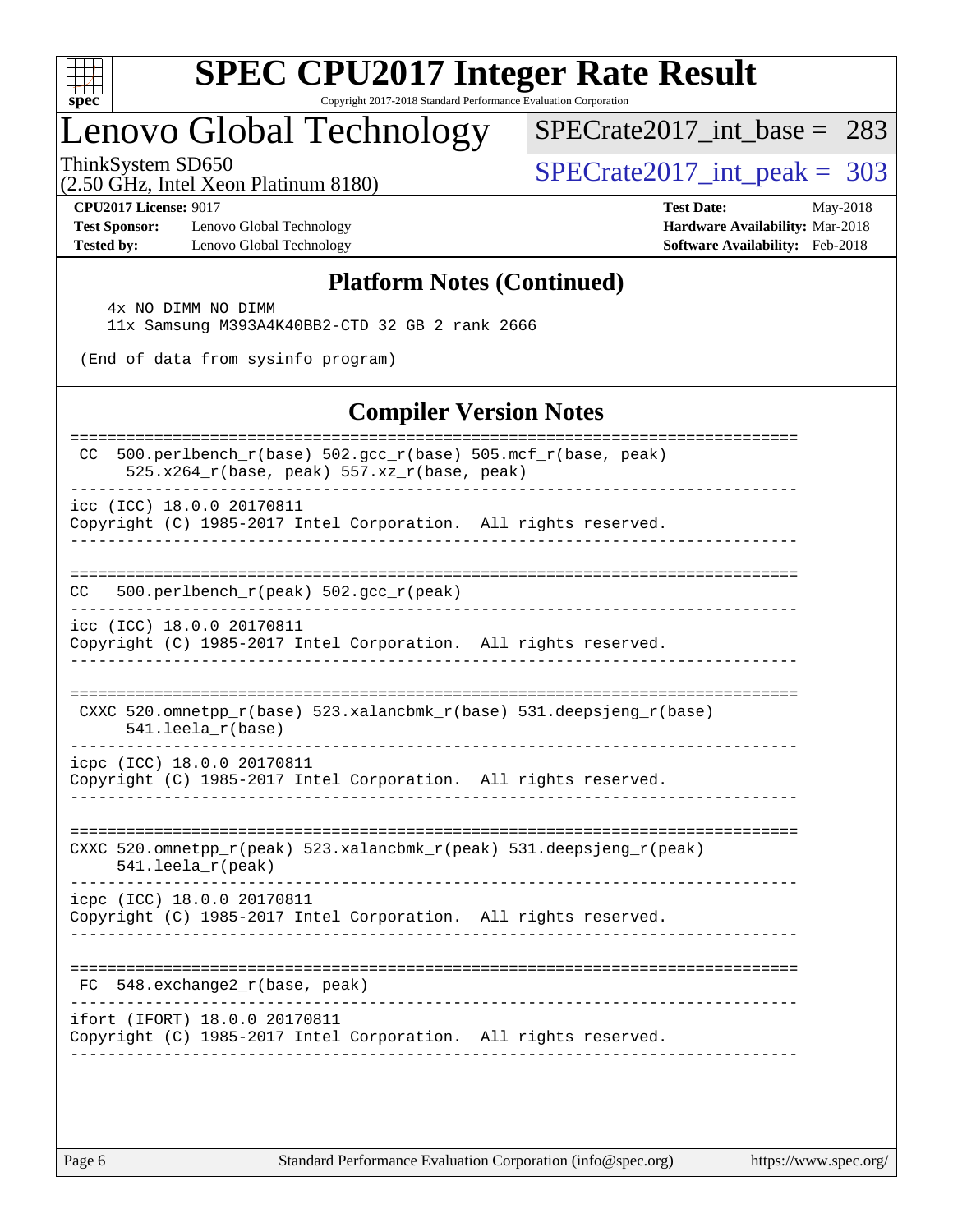

## Lenovo Global Technology

[SPECrate2017\\_int\\_base =](http://www.spec.org/auto/cpu2017/Docs/result-fields.html#SPECrate2017intbase) 283

ThinkSystem SD650<br>  $\frac{1}{2}$  [SPECrate2017\\_int\\_peak =](http://www.spec.org/auto/cpu2017/Docs/result-fields.html#SPECrate2017intpeak) 303

## (2.50 GHz, Intel Xeon Platinum 8180)

**[Test Sponsor:](http://www.spec.org/auto/cpu2017/Docs/result-fields.html#TestSponsor)** Lenovo Global Technology **[Hardware Availability:](http://www.spec.org/auto/cpu2017/Docs/result-fields.html#HardwareAvailability)** Mar-2018 **[Tested by:](http://www.spec.org/auto/cpu2017/Docs/result-fields.html#Testedby)** Lenovo Global Technology **[Software Availability:](http://www.spec.org/auto/cpu2017/Docs/result-fields.html#SoftwareAvailability)** Feb-2018

**[CPU2017 License:](http://www.spec.org/auto/cpu2017/Docs/result-fields.html#CPU2017License)** 9017 **[Test Date:](http://www.spec.org/auto/cpu2017/Docs/result-fields.html#TestDate)** May-2018

### **[Base Compiler Invocation](http://www.spec.org/auto/cpu2017/Docs/result-fields.html#BaseCompilerInvocation)**

[C benchmarks:](http://www.spec.org/auto/cpu2017/Docs/result-fields.html#Cbenchmarks) [icc -m64 -std=c11](http://www.spec.org/cpu2017/results/res2018q4/cpu2017-20181210-10093.flags.html#user_CCbase_intel_icc_64bit_c11_33ee0cdaae7deeeab2a9725423ba97205ce30f63b9926c2519791662299b76a0318f32ddfffdc46587804de3178b4f9328c46fa7c2b0cd779d7a61945c91cd35)

[C++ benchmarks](http://www.spec.org/auto/cpu2017/Docs/result-fields.html#CXXbenchmarks): [icpc -m64](http://www.spec.org/cpu2017/results/res2018q4/cpu2017-20181210-10093.flags.html#user_CXXbase_intel_icpc_64bit_4ecb2543ae3f1412ef961e0650ca070fec7b7afdcd6ed48761b84423119d1bf6bdf5cad15b44d48e7256388bc77273b966e5eb805aefd121eb22e9299b2ec9d9)

[Fortran benchmarks:](http://www.spec.org/auto/cpu2017/Docs/result-fields.html#Fortranbenchmarks) [ifort -m64](http://www.spec.org/cpu2017/results/res2018q4/cpu2017-20181210-10093.flags.html#user_FCbase_intel_ifort_64bit_24f2bb282fbaeffd6157abe4f878425411749daecae9a33200eee2bee2fe76f3b89351d69a8130dd5949958ce389cf37ff59a95e7a40d588e8d3a57e0c3fd751)

### **[Base Portability Flags](http://www.spec.org/auto/cpu2017/Docs/result-fields.html#BasePortabilityFlags)**

 500.perlbench\_r: [-DSPEC\\_LP64](http://www.spec.org/cpu2017/results/res2018q4/cpu2017-20181210-10093.flags.html#b500.perlbench_r_basePORTABILITY_DSPEC_LP64) [-DSPEC\\_LINUX\\_X64](http://www.spec.org/cpu2017/results/res2018q4/cpu2017-20181210-10093.flags.html#b500.perlbench_r_baseCPORTABILITY_DSPEC_LINUX_X64) 502.gcc\_r: [-DSPEC\\_LP64](http://www.spec.org/cpu2017/results/res2018q4/cpu2017-20181210-10093.flags.html#suite_basePORTABILITY502_gcc_r_DSPEC_LP64) 505.mcf\_r: [-DSPEC\\_LP64](http://www.spec.org/cpu2017/results/res2018q4/cpu2017-20181210-10093.flags.html#suite_basePORTABILITY505_mcf_r_DSPEC_LP64) 520.omnetpp\_r: [-DSPEC\\_LP64](http://www.spec.org/cpu2017/results/res2018q4/cpu2017-20181210-10093.flags.html#suite_basePORTABILITY520_omnetpp_r_DSPEC_LP64) 523.xalancbmk\_r: [-DSPEC\\_LP64](http://www.spec.org/cpu2017/results/res2018q4/cpu2017-20181210-10093.flags.html#suite_basePORTABILITY523_xalancbmk_r_DSPEC_LP64) [-DSPEC\\_LINUX](http://www.spec.org/cpu2017/results/res2018q4/cpu2017-20181210-10093.flags.html#b523.xalancbmk_r_baseCXXPORTABILITY_DSPEC_LINUX) 525.x264\_r: [-DSPEC\\_LP64](http://www.spec.org/cpu2017/results/res2018q4/cpu2017-20181210-10093.flags.html#suite_basePORTABILITY525_x264_r_DSPEC_LP64) 531.deepsjeng\_r: [-DSPEC\\_LP64](http://www.spec.org/cpu2017/results/res2018q4/cpu2017-20181210-10093.flags.html#suite_basePORTABILITY531_deepsjeng_r_DSPEC_LP64) 541.leela\_r: [-DSPEC\\_LP64](http://www.spec.org/cpu2017/results/res2018q4/cpu2017-20181210-10093.flags.html#suite_basePORTABILITY541_leela_r_DSPEC_LP64) 548.exchange2\_r: [-DSPEC\\_LP64](http://www.spec.org/cpu2017/results/res2018q4/cpu2017-20181210-10093.flags.html#suite_basePORTABILITY548_exchange2_r_DSPEC_LP64) 557.xz\_r: [-DSPEC\\_LP64](http://www.spec.org/cpu2017/results/res2018q4/cpu2017-20181210-10093.flags.html#suite_basePORTABILITY557_xz_r_DSPEC_LP64)

### **[Base Optimization Flags](http://www.spec.org/auto/cpu2017/Docs/result-fields.html#BaseOptimizationFlags)**

#### [C benchmarks](http://www.spec.org/auto/cpu2017/Docs/result-fields.html#Cbenchmarks):

[-Wl,-z,muldefs](http://www.spec.org/cpu2017/results/res2018q4/cpu2017-20181210-10093.flags.html#user_CCbase_link_force_multiple1_b4cbdb97b34bdee9ceefcfe54f4c8ea74255f0b02a4b23e853cdb0e18eb4525ac79b5a88067c842dd0ee6996c24547a27a4b99331201badda8798ef8a743f577) [-xCORE-AVX512](http://www.spec.org/cpu2017/results/res2018q4/cpu2017-20181210-10093.flags.html#user_CCbase_f-xCORE-AVX512) [-ipo](http://www.spec.org/cpu2017/results/res2018q4/cpu2017-20181210-10093.flags.html#user_CCbase_f-ipo) [-O3](http://www.spec.org/cpu2017/results/res2018q4/cpu2017-20181210-10093.flags.html#user_CCbase_f-O3) [-no-prec-div](http://www.spec.org/cpu2017/results/res2018q4/cpu2017-20181210-10093.flags.html#user_CCbase_f-no-prec-div) [-qopt-mem-layout-trans=3](http://www.spec.org/cpu2017/results/res2018q4/cpu2017-20181210-10093.flags.html#user_CCbase_f-qopt-mem-layout-trans_de80db37974c74b1f0e20d883f0b675c88c3b01e9d123adea9b28688d64333345fb62bc4a798493513fdb68f60282f9a726aa07f478b2f7113531aecce732043) [-L/usr/local/je5.0.1-64/lib](http://www.spec.org/cpu2017/results/res2018q4/cpu2017-20181210-10093.flags.html#user_CCbase_jemalloc_link_path64_4b10a636b7bce113509b17f3bd0d6226c5fb2346b9178c2d0232c14f04ab830f976640479e5c33dc2bcbbdad86ecfb6634cbbd4418746f06f368b512fced5394) [-ljemalloc](http://www.spec.org/cpu2017/results/res2018q4/cpu2017-20181210-10093.flags.html#user_CCbase_jemalloc_link_lib_d1249b907c500fa1c0672f44f562e3d0f79738ae9e3c4a9c376d49f265a04b9c99b167ecedbf6711b3085be911c67ff61f150a17b3472be731631ba4d0471706)

[C++ benchmarks:](http://www.spec.org/auto/cpu2017/Docs/result-fields.html#CXXbenchmarks)

[-Wl,-z,muldefs](http://www.spec.org/cpu2017/results/res2018q4/cpu2017-20181210-10093.flags.html#user_CXXbase_link_force_multiple1_b4cbdb97b34bdee9ceefcfe54f4c8ea74255f0b02a4b23e853cdb0e18eb4525ac79b5a88067c842dd0ee6996c24547a27a4b99331201badda8798ef8a743f577) [-xCORE-AVX512](http://www.spec.org/cpu2017/results/res2018q4/cpu2017-20181210-10093.flags.html#user_CXXbase_f-xCORE-AVX512) [-ipo](http://www.spec.org/cpu2017/results/res2018q4/cpu2017-20181210-10093.flags.html#user_CXXbase_f-ipo) [-O3](http://www.spec.org/cpu2017/results/res2018q4/cpu2017-20181210-10093.flags.html#user_CXXbase_f-O3) [-no-prec-div](http://www.spec.org/cpu2017/results/res2018q4/cpu2017-20181210-10093.flags.html#user_CXXbase_f-no-prec-div) [-qopt-mem-layout-trans=3](http://www.spec.org/cpu2017/results/res2018q4/cpu2017-20181210-10093.flags.html#user_CXXbase_f-qopt-mem-layout-trans_de80db37974c74b1f0e20d883f0b675c88c3b01e9d123adea9b28688d64333345fb62bc4a798493513fdb68f60282f9a726aa07f478b2f7113531aecce732043) [-L/usr/local/je5.0.1-64/lib](http://www.spec.org/cpu2017/results/res2018q4/cpu2017-20181210-10093.flags.html#user_CXXbase_jemalloc_link_path64_4b10a636b7bce113509b17f3bd0d6226c5fb2346b9178c2d0232c14f04ab830f976640479e5c33dc2bcbbdad86ecfb6634cbbd4418746f06f368b512fced5394) [-ljemalloc](http://www.spec.org/cpu2017/results/res2018q4/cpu2017-20181210-10093.flags.html#user_CXXbase_jemalloc_link_lib_d1249b907c500fa1c0672f44f562e3d0f79738ae9e3c4a9c376d49f265a04b9c99b167ecedbf6711b3085be911c67ff61f150a17b3472be731631ba4d0471706)

[Fortran benchmarks](http://www.spec.org/auto/cpu2017/Docs/result-fields.html#Fortranbenchmarks):

[-Wl,-z,muldefs](http://www.spec.org/cpu2017/results/res2018q4/cpu2017-20181210-10093.flags.html#user_FCbase_link_force_multiple1_b4cbdb97b34bdee9ceefcfe54f4c8ea74255f0b02a4b23e853cdb0e18eb4525ac79b5a88067c842dd0ee6996c24547a27a4b99331201badda8798ef8a743f577) [-xCORE-AVX512](http://www.spec.org/cpu2017/results/res2018q4/cpu2017-20181210-10093.flags.html#user_FCbase_f-xCORE-AVX512) [-ipo](http://www.spec.org/cpu2017/results/res2018q4/cpu2017-20181210-10093.flags.html#user_FCbase_f-ipo) [-O3](http://www.spec.org/cpu2017/results/res2018q4/cpu2017-20181210-10093.flags.html#user_FCbase_f-O3) [-no-prec-div](http://www.spec.org/cpu2017/results/res2018q4/cpu2017-20181210-10093.flags.html#user_FCbase_f-no-prec-div) [-qopt-mem-layout-trans=3](http://www.spec.org/cpu2017/results/res2018q4/cpu2017-20181210-10093.flags.html#user_FCbase_f-qopt-mem-layout-trans_de80db37974c74b1f0e20d883f0b675c88c3b01e9d123adea9b28688d64333345fb62bc4a798493513fdb68f60282f9a726aa07f478b2f7113531aecce732043) [-nostandard-realloc-lhs](http://www.spec.org/cpu2017/results/res2018q4/cpu2017-20181210-10093.flags.html#user_FCbase_f_2003_std_realloc_82b4557e90729c0f113870c07e44d33d6f5a304b4f63d4c15d2d0f1fab99f5daaed73bdb9275d9ae411527f28b936061aa8b9c8f2d63842963b95c9dd6426b8a) [-align array32byte](http://www.spec.org/cpu2017/results/res2018q4/cpu2017-20181210-10093.flags.html#user_FCbase_align_array32byte_b982fe038af199962ba9a80c053b8342c548c85b40b8e86eb3cc33dee0d7986a4af373ac2d51c3f7cf710a18d62fdce2948f201cd044323541f22fc0fffc51b6) [-L/usr/local/je5.0.1-64/lib](http://www.spec.org/cpu2017/results/res2018q4/cpu2017-20181210-10093.flags.html#user_FCbase_jemalloc_link_path64_4b10a636b7bce113509b17f3bd0d6226c5fb2346b9178c2d0232c14f04ab830f976640479e5c33dc2bcbbdad86ecfb6634cbbd4418746f06f368b512fced5394) [-ljemalloc](http://www.spec.org/cpu2017/results/res2018q4/cpu2017-20181210-10093.flags.html#user_FCbase_jemalloc_link_lib_d1249b907c500fa1c0672f44f562e3d0f79738ae9e3c4a9c376d49f265a04b9c99b167ecedbf6711b3085be911c67ff61f150a17b3472be731631ba4d0471706)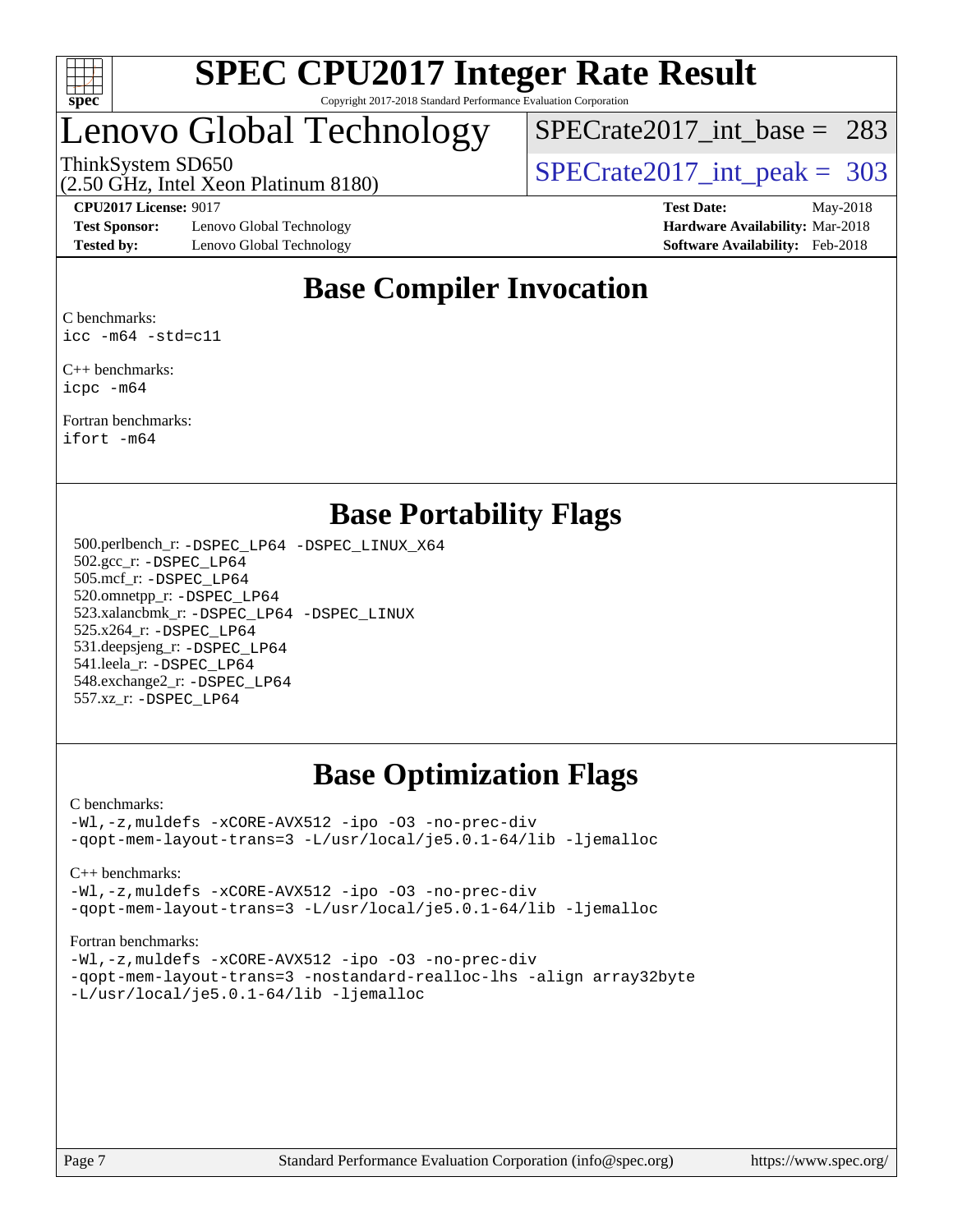

### Lenovo Global Technology

[SPECrate2017\\_int\\_base =](http://www.spec.org/auto/cpu2017/Docs/result-fields.html#SPECrate2017intbase) 283

(2.50 GHz, Intel Xeon Platinum 8180)

ThinkSystem SD650  $SPECrate2017\_int\_peak = 303$ 

**[Test Sponsor:](http://www.spec.org/auto/cpu2017/Docs/result-fields.html#TestSponsor)** Lenovo Global Technology **[Hardware Availability:](http://www.spec.org/auto/cpu2017/Docs/result-fields.html#HardwareAvailability)** Mar-2018 **[Tested by:](http://www.spec.org/auto/cpu2017/Docs/result-fields.html#Testedby)** Lenovo Global Technology **[Software Availability:](http://www.spec.org/auto/cpu2017/Docs/result-fields.html#SoftwareAvailability)** Feb-2018

**[CPU2017 License:](http://www.spec.org/auto/cpu2017/Docs/result-fields.html#CPU2017License)** 9017 **[Test Date:](http://www.spec.org/auto/cpu2017/Docs/result-fields.html#TestDate)** May-2018

### **[Peak Compiler Invocation](http://www.spec.org/auto/cpu2017/Docs/result-fields.html#PeakCompilerInvocation)**

[C benchmarks \(except as noted below\)](http://www.spec.org/auto/cpu2017/Docs/result-fields.html#Cbenchmarksexceptasnotedbelow): [icc -m64 -std=c11](http://www.spec.org/cpu2017/results/res2018q4/cpu2017-20181210-10093.flags.html#user_CCpeak_intel_icc_64bit_c11_33ee0cdaae7deeeab2a9725423ba97205ce30f63b9926c2519791662299b76a0318f32ddfffdc46587804de3178b4f9328c46fa7c2b0cd779d7a61945c91cd35)

502.gcc\_r: [icc -m32 -std=c11 -L/opt/intel/compilers\\_and\\_libraries\\_2018/linux/lib/ia32](http://www.spec.org/cpu2017/results/res2018q4/cpu2017-20181210-10093.flags.html#user_peakCCLD502_gcc_r_intel_icc_2aadaa14f62c0e1495cde6f74ba3d875dfbad9f2fd73ceb1e5b66a7d4b19dc13cfe8615ba85624bf35f0c003544b7d55013bf72425d956b559f9a2757f69c910)

[C++ benchmarks \(except as noted below\):](http://www.spec.org/auto/cpu2017/Docs/result-fields.html#CXXbenchmarksexceptasnotedbelow) [icpc -m64](http://www.spec.org/cpu2017/results/res2018q4/cpu2017-20181210-10093.flags.html#user_CXXpeak_intel_icpc_64bit_4ecb2543ae3f1412ef961e0650ca070fec7b7afdcd6ed48761b84423119d1bf6bdf5cad15b44d48e7256388bc77273b966e5eb805aefd121eb22e9299b2ec9d9)

523.xalancbmk\_r: [icpc -m32 -L/opt/intel/compilers\\_and\\_libraries\\_2018/linux/lib/ia32](http://www.spec.org/cpu2017/results/res2018q4/cpu2017-20181210-10093.flags.html#user_peakCXXLD523_xalancbmk_r_intel_icpc_49b8c4a2e52517df5e44233d8730ac3dfca5acbb5ef11df3347e50260a55109134bcb7fd2e543798dfd93e66566a4e08776ad3f7d40a4ff4276870c090f61f0e)

[Fortran benchmarks](http://www.spec.org/auto/cpu2017/Docs/result-fields.html#Fortranbenchmarks): [ifort -m64](http://www.spec.org/cpu2017/results/res2018q4/cpu2017-20181210-10093.flags.html#user_FCpeak_intel_ifort_64bit_24f2bb282fbaeffd6157abe4f878425411749daecae9a33200eee2bee2fe76f3b89351d69a8130dd5949958ce389cf37ff59a95e7a40d588e8d3a57e0c3fd751)

### **[Peak Portability Flags](http://www.spec.org/auto/cpu2017/Docs/result-fields.html#PeakPortabilityFlags)**

 500.perlbench\_r: [-DSPEC\\_LP64](http://www.spec.org/cpu2017/results/res2018q4/cpu2017-20181210-10093.flags.html#b500.perlbench_r_peakPORTABILITY_DSPEC_LP64) [-DSPEC\\_LINUX\\_X64](http://www.spec.org/cpu2017/results/res2018q4/cpu2017-20181210-10093.flags.html#b500.perlbench_r_peakCPORTABILITY_DSPEC_LINUX_X64) 502.gcc\_r: [-D\\_FILE\\_OFFSET\\_BITS=64](http://www.spec.org/cpu2017/results/res2018q4/cpu2017-20181210-10093.flags.html#user_peakPORTABILITY502_gcc_r_file_offset_bits_64_5ae949a99b284ddf4e95728d47cb0843d81b2eb0e18bdfe74bbf0f61d0b064f4bda2f10ea5eb90e1dcab0e84dbc592acfc5018bc955c18609f94ddb8d550002c) 505.mcf\_r: [-DSPEC\\_LP64](http://www.spec.org/cpu2017/results/res2018q4/cpu2017-20181210-10093.flags.html#suite_peakPORTABILITY505_mcf_r_DSPEC_LP64) 520.omnetpp\_r: [-DSPEC\\_LP64](http://www.spec.org/cpu2017/results/res2018q4/cpu2017-20181210-10093.flags.html#suite_peakPORTABILITY520_omnetpp_r_DSPEC_LP64) 523.xalancbmk\_r: [-D\\_FILE\\_OFFSET\\_BITS=64](http://www.spec.org/cpu2017/results/res2018q4/cpu2017-20181210-10093.flags.html#user_peakPORTABILITY523_xalancbmk_r_file_offset_bits_64_5ae949a99b284ddf4e95728d47cb0843d81b2eb0e18bdfe74bbf0f61d0b064f4bda2f10ea5eb90e1dcab0e84dbc592acfc5018bc955c18609f94ddb8d550002c) [-DSPEC\\_LINUX](http://www.spec.org/cpu2017/results/res2018q4/cpu2017-20181210-10093.flags.html#b523.xalancbmk_r_peakCXXPORTABILITY_DSPEC_LINUX) 525.x264\_r: [-DSPEC\\_LP64](http://www.spec.org/cpu2017/results/res2018q4/cpu2017-20181210-10093.flags.html#suite_peakPORTABILITY525_x264_r_DSPEC_LP64) 531.deepsjeng\_r: [-DSPEC\\_LP64](http://www.spec.org/cpu2017/results/res2018q4/cpu2017-20181210-10093.flags.html#suite_peakPORTABILITY531_deepsjeng_r_DSPEC_LP64) 541.leela\_r: [-DSPEC\\_LP64](http://www.spec.org/cpu2017/results/res2018q4/cpu2017-20181210-10093.flags.html#suite_peakPORTABILITY541_leela_r_DSPEC_LP64) 548.exchange2\_r: [-DSPEC\\_LP64](http://www.spec.org/cpu2017/results/res2018q4/cpu2017-20181210-10093.flags.html#suite_peakPORTABILITY548_exchange2_r_DSPEC_LP64) 557.xz\_r: [-DSPEC\\_LP64](http://www.spec.org/cpu2017/results/res2018q4/cpu2017-20181210-10093.flags.html#suite_peakPORTABILITY557_xz_r_DSPEC_LP64)

### **[Peak Optimization Flags](http://www.spec.org/auto/cpu2017/Docs/result-fields.html#PeakOptimizationFlags)**

[C benchmarks](http://www.spec.org/auto/cpu2017/Docs/result-fields.html#Cbenchmarks):

```
 500.perlbench_r: -Wl,-z,muldefs -prof-gen(pass 1) -prof-use(pass 2) -ipo
-xCORE-AVX512 -O3 -no-prec-div -qopt-mem-layout-trans=3
-fno-strict-overflow -L/usr/local/je5.0.1-64/lib
-ljemalloc
 502.gcc_r: -Wl,-z,muldefs -prof-gen(pass 1) -prof-use(pass 2) -ipo
-xCORE-AVX512 -O3 -no-prec-div -qopt-mem-layout-trans=3
-L/usr/local/je5.0.1-32/lib -ljemalloc
 505.mcf_r: -Wl,-z,muldefs -xCORE-AVX512 -ipo -O3 -no-prec-div
-qopt-mem-layout-trans=3 -L/usr/local/je5.0.1-64/lib
-ljemalloc
```
**(Continued on next page)**

| Page 8 | Standard Performance Evaluation Corporation (info@spec.org) | https://www.spec.org/ |
|--------|-------------------------------------------------------------|-----------------------|
|--------|-------------------------------------------------------------|-----------------------|